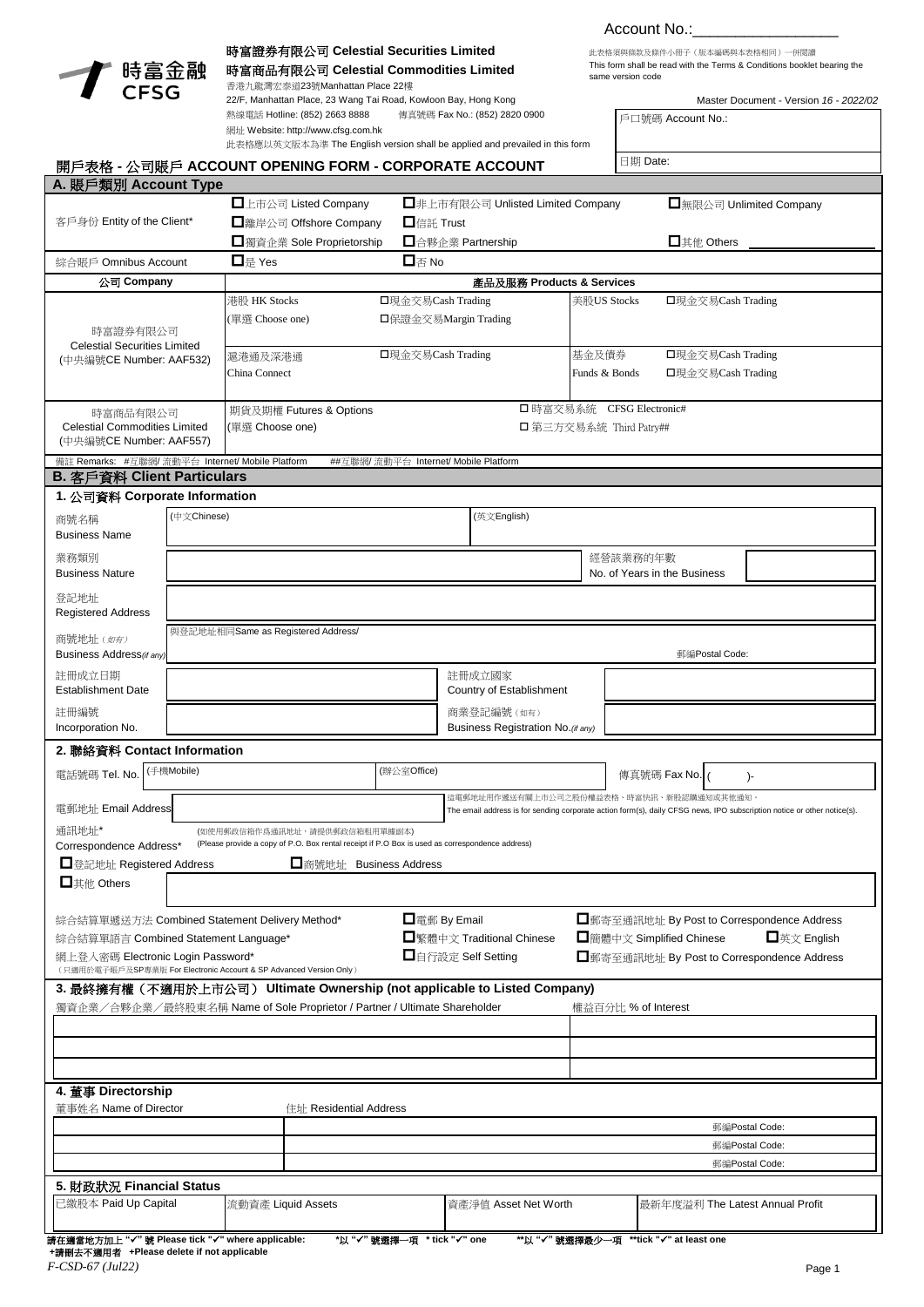Account No.:

| C. 銀行戶口資料 Bank Account Information                                                                                                                                                                                                                                                                                                                                                                                                                                                                                                                                                                                                                                                                                                                                                                                                                                                                                                                                                                                                                                                                                                                                                                                                                                                                                                                                                                                                                                 |                                | Auuuin Inu.                                                                                                                                                                   |  |  |  |  |  |  |
|--------------------------------------------------------------------------------------------------------------------------------------------------------------------------------------------------------------------------------------------------------------------------------------------------------------------------------------------------------------------------------------------------------------------------------------------------------------------------------------------------------------------------------------------------------------------------------------------------------------------------------------------------------------------------------------------------------------------------------------------------------------------------------------------------------------------------------------------------------------------------------------------------------------------------------------------------------------------------------------------------------------------------------------------------------------------------------------------------------------------------------------------------------------------------------------------------------------------------------------------------------------------------------------------------------------------------------------------------------------------------------------------------------------------------------------------------------------------|--------------------------------|-------------------------------------------------------------------------------------------------------------------------------------------------------------------------------|--|--|--|--|--|--|
| 銀行名稱 Bank Name                                                                                                                                                                                                                                                                                                                                                                                                                                                                                                                                                                                                                                                                                                                                                                                                                                                                                                                                                                                                                                                                                                                                                                                                                                                                                                                                                                                                                                                     | 銀行戶口號碼 Bank Account No.        | 地區 District                                                                                                                                                                   |  |  |  |  |  |  |
| 港元 HKD                                                                                                                                                                                                                                                                                                                                                                                                                                                                                                                                                                                                                                                                                                                                                                                                                                                                                                                                                                                                                                                                                                                                                                                                                                                                                                                                                                                                                                                             |                                | □香港 HK □其他 Others                                                                                                                                                             |  |  |  |  |  |  |
| D. 賬戶操作 Account Operation                                                                                                                                                                                                                                                                                                                                                                                                                                                                                                                                                                                                                                                                                                                                                                                                                                                                                                                                                                                                                                                                                                                                                                                                                                                                                                                                                                                                                                          |                                |                                                                                                                                                                               |  |  |  |  |  |  |
| 須於董事會決議案內詳細列明授權人士作簽署,給予授權簽名安排及口頭指示。                                                                                                                                                                                                                                                                                                                                                                                                                                                                                                                                                                                                                                                                                                                                                                                                                                                                                                                                                                                                                                                                                                                                                                                                                                                                                                                                                                                                                                |                                |                                                                                                                                                                               |  |  |  |  |  |  |
| Authorized Signatories, Oral Instructions and Signing Arrangement shall be set out in the Board Resolution.                                                                                                                                                                                                                                                                                                                                                                                                                                                                                                                                                                                                                                                                                                                                                                                                                                                                                                                                                                                                                                                                                                                                                                                                                                                                                                                                                        |                                |                                                                                                                                                                               |  |  |  |  |  |  |
| <b>E. 聲明 Declarations</b>                                                                                                                                                                                                                                                                                                                                                                                                                                                                                                                                                                                                                                                                                                                                                                                                                                                                                                                                                                                                                                                                                                                                                                                                                                                                                                                                                                                                                                          |                                |                                                                                                                                                                               |  |  |  |  |  |  |
| 1.身份聲明 Identity Declaration                                                                                                                                                                                                                                                                                                                                                                                                                                                                                                                                                                                                                                                                                                                                                                                                                                                                                                                                                                                                                                                                                                                                                                                                                                                                                                                                                                                                                                        |                                |                                                                                                                                                                               |  |  |  |  |  |  |
|                                                                                                                                                                                                                                                                                                                                                                                                                                                                                                                                                                                                                                                                                                                                                                                                                                                                                                                                                                                                                                                                                                                                                                                                                                                                                                                                                                                                                                                                    |                                | 賬戶之任何董事、主要股東或最終實益擁有人,或其配偶、伴侶、子女或父母,或其子女的配偶或伴侶,或與其關係密切的人,是否擔任或曾擔任重要公職,包括國家元                                                                                                    |  |  |  |  |  |  |
| 首、政府首長、資深從政者、高級政府、司法或軍事官員、國有企業高級行政人員及重要政黨幹事?                                                                                                                                                                                                                                                                                                                                                                                                                                                                                                                                                                                                                                                                                                                                                                                                                                                                                                                                                                                                                                                                                                                                                                                                                                                                                                                                                                                                                       |                                | Is any director, substantial shareholder or the ultimate beneficial owner of the Account, or his spouse, partner, child, parent, spouse or partner of his child, or a close   |  |  |  |  |  |  |
|                                                                                                                                                                                                                                                                                                                                                                                                                                                                                                                                                                                                                                                                                                                                                                                                                                                                                                                                                                                                                                                                                                                                                                                                                                                                                                                                                                                                                                                                    |                                | associate with him entrusted or has been entrusted with a prominent public function, which includes a head of state, head of government, senior politician, senior            |  |  |  |  |  |  |
| government, judicial or military official, senior executive of a stated-owned corporation and an important political party official?                                                                                                                                                                                                                                                                                                                                                                                                                                                                                                                                                                                                                                                                                                                                                                                                                                                                                                                                                                                                                                                                                                                                                                                                                                                                                                                               |                                |                                                                                                                                                                               |  |  |  |  |  |  |
| $\square$ $\overline{\otimes}$ No<br>□是, 請說明 Yes, Please Specify                                                                                                                                                                                                                                                                                                                                                                                                                                                                                                                                                                                                                                                                                                                                                                                                                                                                                                                                                                                                                                                                                                                                                                                                                                                                                                                                                                                                   |                                |                                                                                                                                                                               |  |  |  |  |  |  |
| 賬戶之任何董事、主要股東或最終受益擁有人是否聯交所或期交所之交易所參與者或證監會之持牌人或註冊人之董事、僱員或認可人士?                                                                                                                                                                                                                                                                                                                                                                                                                                                                                                                                                                                                                                                                                                                                                                                                                                                                                                                                                                                                                                                                                                                                                                                                                                                                                                                                                                                                       |                                |                                                                                                                                                                               |  |  |  |  |  |  |
|                                                                                                                                                                                                                                                                                                                                                                                                                                                                                                                                                                                                                                                                                                                                                                                                                                                                                                                                                                                                                                                                                                                                                                                                                                                                                                                                                                                                                                                                    |                                | Is any director, substantial shareholder or the ultimate beneficial owner of the Account, a director or employee or accredited person of an exchange participant of the Stock |  |  |  |  |  |  |
| Exchange or Futures Exchange, or a licensed or registered person of the Securities and Futures Commission ("SFC")?                                                                                                                                                                                                                                                                                                                                                                                                                                                                                                                                                                                                                                                                                                                                                                                                                                                                                                                                                                                                                                                                                                                                                                                                                                                                                                                                                 |                                |                                                                                                                                                                               |  |  |  |  |  |  |
| □是, 請說明 Yes, Please Specify<br>$\square$ $\overline{\vartriangle}$ No                                                                                                                                                                                                                                                                                                                                                                                                                                                                                                                                                                                                                                                                                                                                                                                                                                                                                                                                                                                                                                                                                                                                                                                                                                                                                                                                                                                              |                                |                                                                                                                                                                               |  |  |  |  |  |  |
| 2. 相關保證金融資賬戶 Related Margin Financing Account(s) 只適用於保證金賬戶 For Margin Account Only                                                                                                                                                                                                                                                                                                                                                                                                                                                                                                                                                                                                                                                                                                                                                                                                                                                                                                                                                                                                                                                                                                                                                                                                                                                                                                                                                                                 |                                |                                                                                                                                                                               |  |  |  |  |  |  |
| 客戶是否控制本公司之其他公司保證金融資賬戶35%或以上之表決權?                                                                                                                                                                                                                                                                                                                                                                                                                                                                                                                                                                                                                                                                                                                                                                                                                                                                                                                                                                                                                                                                                                                                                                                                                                                                                                                                                                                                                                   |                                |                                                                                                                                                                               |  |  |  |  |  |  |
| Does the Client control 35% or more of the voting rights of another corporate financing margin account with the Company?                                                                                                                                                                                                                                                                                                                                                                                                                                                                                                                                                                                                                                                                                                                                                                                                                                                                                                                                                                                                                                                                                                                                                                                                                                                                                                                                           |                                |                                                                                                                                                                               |  |  |  |  |  |  |
| 口否<br>□是,請說明<br>No<br>Yes, please Specify                                                                                                                                                                                                                                                                                                                                                                                                                                                                                                                                                                                                                                                                                                                                                                                                                                                                                                                                                                                                                                                                                                                                                                                                                                                                                                                                                                                                                          | 戶口號碼 Account no.               |                                                                                                                                                                               |  |  |  |  |  |  |
|                                                                                                                                                                                                                                                                                                                                                                                                                                                                                                                                                                                                                                                                                                                                                                                                                                                                                                                                                                                                                                                                                                                                                                                                                                                                                                                                                                                                                                                                    | 賬戶持有人姓名 Name of Account Holder |                                                                                                                                                                               |  |  |  |  |  |  |
| 客戶是否有以客戶旗下之公司開立保證金融資賬戶? Does the Client have a margin financing account opened by one of the companies of the Client?                                                                                                                                                                                                                                                                                                                                                                                                                                                                                                                                                                                                                                                                                                                                                                                                                                                                                                                                                                                                                                                                                                                                                                                                                                                                                                                                              |                                |                                                                                                                                                                               |  |  |  |  |  |  |
| 口否<br>□是,講說明                                                                                                                                                                                                                                                                                                                                                                                                                                                                                                                                                                                                                                                                                                                                                                                                                                                                                                                                                                                                                                                                                                                                                                                                                                                                                                                                                                                                                                                       | 戶口號碼 Account no.               |                                                                                                                                                                               |  |  |  |  |  |  |
| Yes, please Specify<br><b>No</b><br>3. 客戶之確認 Client's Acknowledgement                                                                                                                                                                                                                                                                                                                                                                                                                                                                                                                                                                                                                                                                                                                                                                                                                                                                                                                                                                                                                                                                                                                                                                                                                                                                                                                                                                                              | 賬戶持有人姓名 Name of Account Holder |                                                                                                                                                                               |  |  |  |  |  |  |
| 本人/吾等確認在本開戶表格所填寫的資料均屬真實、完全及正確,並明白《條款及條件》以及《交易政策》所載的條文,並接受及同意受該等文件約束;<br>本人/吾等確認在開戶表格所指名的申請人是帳戶及交易的最終實益持有人;<br>本人/吾等確認已閲讀、明白及同意《條款及條件》中所載的《常設授權(客戶款項)》的條文,並接受及同意受該等文件約束;<br>本人/吾等確認已閲讀、明白及同意《條款及條件》中所載的《風險披露聲明》。對該等風險披露聲明提出問題及徵求獨立意見(如客戶有此意願);<br>本人/吾等確認已閲讀、明白及同意《條款及條件》中所載的《有關共同滙報標準(CRS)及美國海外帳戶稅收合規法案(FATCA)之附註》的條文,並接受及<br>同意受該等文件約束。<br>I/We confirm that the information sets out in this Account Open ing Form is true, complete and correct and I/we understand all provisions set out in the Terms & Conditions and the Trading<br>Policy and accept and ag ree to be bounded thereby.<br>I/We confirm that the Account Holder(s) named in this Account O pening Form is / are the ultimate beneficial owner(s) of the Account(s) and transaction(s).<br>I/We confirm that I/we have read, understand and agree to all p rovisions on Standing Authority (Client Money) set out in the T erms & Conditions and accept and agree to be bounded<br>thereby.<br>I/We confirm that I/we have read, understand and agree to all p rovisions on Risk Disclosure Statements set out in the Terms & Conditions. I/We have asked questions and took independent<br>advice (if I/we wish).<br>I/We confirm that I/we have read, understand and agree to all p rovisions on Notes Relating to the Common Reporting Standard (CRS) and the Foreign Account Tax Compliance Act<br>(FATCA) set out in the Terms & Conditions and accept and agree to be bounded thereby. |                                |                                                                                                                                                                               |  |  |  |  |  |  |
| 4. 個人資料之使用 Use of personal information<br>本公司及其聯屬公司及/或其合作伙伴擬使用客戶之姓名、電話號碼及地址以直接促銷以下之服務及產品<br>□ 本人 / 吾等同意使用個人資料於直接促銷金融服務及產品、傢俬及家品、銀行、娛樂、家居、健康和保健、社交網絡、生活資訊、服裝、餐飲、消費產品、<br>課程、環境                                                                                                                                                                                                                                                                                                                                                                                                                                                                                                                                                                                                                                                                                                                                                                                                                                                                                                                                                                                                                                                                                                                                                                                                                                                                                      |                                |                                                                                                                                                                               |  |  |  |  |  |  |
| 保護或慈善捐款。<br>The Company and its associated companies and/or their business partners intend to use Cli ents' name(s), telephone number(s) and address(es) in conducting direct marketing activity for the                                                                                                                                                                                                                                                                                                                                                                                                                                                                                                                                                                                                                                                                                                                                                                                                                                                                                                                                                                                                                                                                                                                                                                                                                                                           |                                |                                                                                                                                                                               |  |  |  |  |  |  |
| following services and products.                                                                                                                                                                                                                                                                                                                                                                                                                                                                                                                                                                                                                                                                                                                                                                                                                                                                                                                                                                                                                                                                                                                                                                                                                                                                                                                                                                                                                                   |                                |                                                                                                                                                                               |  |  |  |  |  |  |
| □ I/We agree to the use of my/our personal information in direct mar keting for financial services and products, furniture and home appliances, banking, entertainment, household, healthcare,<br>soci al networking, lifestyle, apparel, food and beverage, consumer products, courses, environmental protection or donation                                                                                                                                                                                                                                                                                                                                                                                                                                                                                                                                                                                                                                                                                                                                                                                                                                                                                                                                                                                                                                                                                                                                      |                                |                                                                                                                                                                               |  |  |  |  |  |  |
| 客戶名稱 Client Name<br>客戶簽署及公司印章 Client Signature & Company Chop                                                                                                                                                                                                                                                                                                                                                                                                                                                                                                                                                                                                                                                                                                                                                                                                                                                                                                                                                                                                                                                                                                                                                                                                                                                                                                                                                                                                      |                                |                                                                                                                                                                               |  |  |  |  |  |  |
|                                                                                                                                                                                                                                                                                                                                                                                                                                                                                                                                                                                                                                                                                                                                                                                                                                                                                                                                                                                                                                                                                                                                                                                                                                                                                                                                                                                                                                                                    |                                |                                                                                                                                                                               |  |  |  |  |  |  |
|                                                                                                                                                                                                                                                                                                                                                                                                                                                                                                                                                                                                                                                                                                                                                                                                                                                                                                                                                                                                                                                                                                                                                                                                                                                                                                                                                                                                                                                                    | 日期 Date                        |                                                                                                                                                                               |  |  |  |  |  |  |
| 請在適當地方加上 "√"號 Please tick "√" where applicable:                                                                                                                                                                                                                                                                                                                                                                                                                                                                                                                                                                                                                                                                                                                                                                                                                                                                                                                                                                                                                                                                                                                                                                                                                                                                                                                                                                                                                    | *以 "✔" 號選擇一項<br>* tick "✔" one | **以 "√"號選擇最少一項<br>**tick "√" at least one                                                                                                                                     |  |  |  |  |  |  |

 **+**請刪去不適用者 **+Please delete if not applicable** 

*F-CSD-67 (Jul22)*